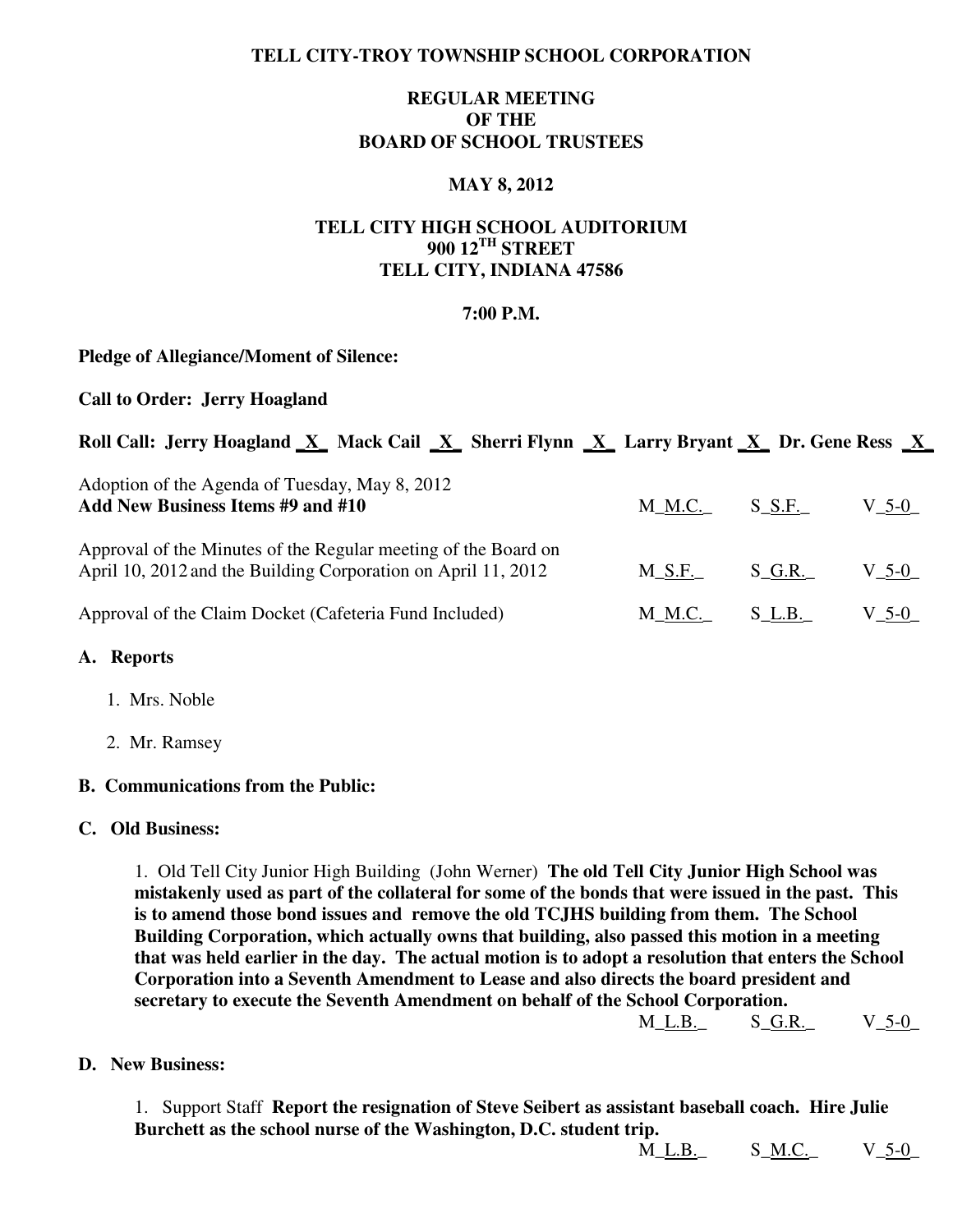2. Certified Retirements **Announce the following retirements effective the end of the 2011-2012 School: David Alvey-Math, Linda Weedman-Family/Consumer Sciences, Lyndel Maddox- Grade 1, Rhonda Hess-Special Needs, Stephanie Whitaker-Speech/Communication, Jim Horner-Title I Resource, Susan Newkirk-Kindergarten, Leanne LeClere-Grade 6, Patsy Alvey- Media Specialist, Jeanne Sanders-Spanish, Susan Godthaab-Elementary Art, Tim Johnson- Grade 5, Roberta Johnson-7/8 P.E., Ramona Elder-7/8 Art, Mike Fortune-Health, and Sally Stevenson-Elementary P.E.** 

 3. Certified Staff Resignation **Maurice Harpenau, resignation as Athletic Director and transfer to Physical Education Teacher; Lewis Anderson, resignation as Math Teacher; Kim Strobel, resignation as certified teacher.** M\_S.F. S\_G.R. V\_5-0\_

 4. Certified Staff **Hire Chelsie McCaslin as a Speech Teacher beginning with the 2012-2013 school year.** M\_G.R.\_ S\_M.C.\_ V\_5-0\_

5. Summer School **Proceed with plans to have summer school for eligible students of grades 1, 2,and 3. The exact number of teachers and support staff for the program will depend on the actual**  number of students we get.  $M\_M.C.$  S\_L.B. V\_5-0\_

 6. Overnight Field Trips **There were 4 trips presented. Through discussion is was decided to act on three of them together and do the fourth trip separately since it is not clear on the form how the trip is funded. A point of emphasis was also made that these trips are voluntary for the athletes involved and they cannot be told not going could affect their playing time. Trip 1: Boys' basketball to Eastern Green on June 29-30th; Trip 2: Girls' basketball to University of Louisville on June 8-10; Trip 3: Volleyball to Western Kentucky University on July 12-14th .**  $M_\text{M.C.}$  S\_S.F. V\_5-0

**Trip 4: Girls' & Boys' Cross Country to McCormick's Creek State Park June 19-22 S.F. votes "no" M\_L.B.** S\_G.R. V4-0-1

 7. NEOLA Policy Updates (discussion & first reading) **NEOLA is the company we contract with to keep our school policies up to date. This is part of an ongoing process. After discussion, with a few thoughts/corrections, etc being inserted or deleted in this group of policies, this is considered the first reading. The second reading will be scheduled for the June board meeting. Once that happens these will become policy for this school corporation.**

 8. Textbook Adoption **Jr-Sr administration presented next year's textbook adoption list. This adoption is dedicated towards "miscellaneous" classes. A complete list is in the minute book at central office. Administration will double check that the books work for dual credit classes as**  *well.*  $M_1L_1B_2$   $S_2S_1F_2$   $V_2S_2O_2$ 

 9. Board Meeting Location **School administration is uncomfortable with the current set up and location of our board meetings. We would like to make our location for these meetings the Jr- Sr High School Media Center. It just seems like a better place for us to arrange the tables where the board/administration sit and also not be separated as much from the public. M\_S.F.** S\_<u>M.C.</u> V\_5-0

10. Coaching Salaries **Administration will continue to review and bring the board a proposal.**